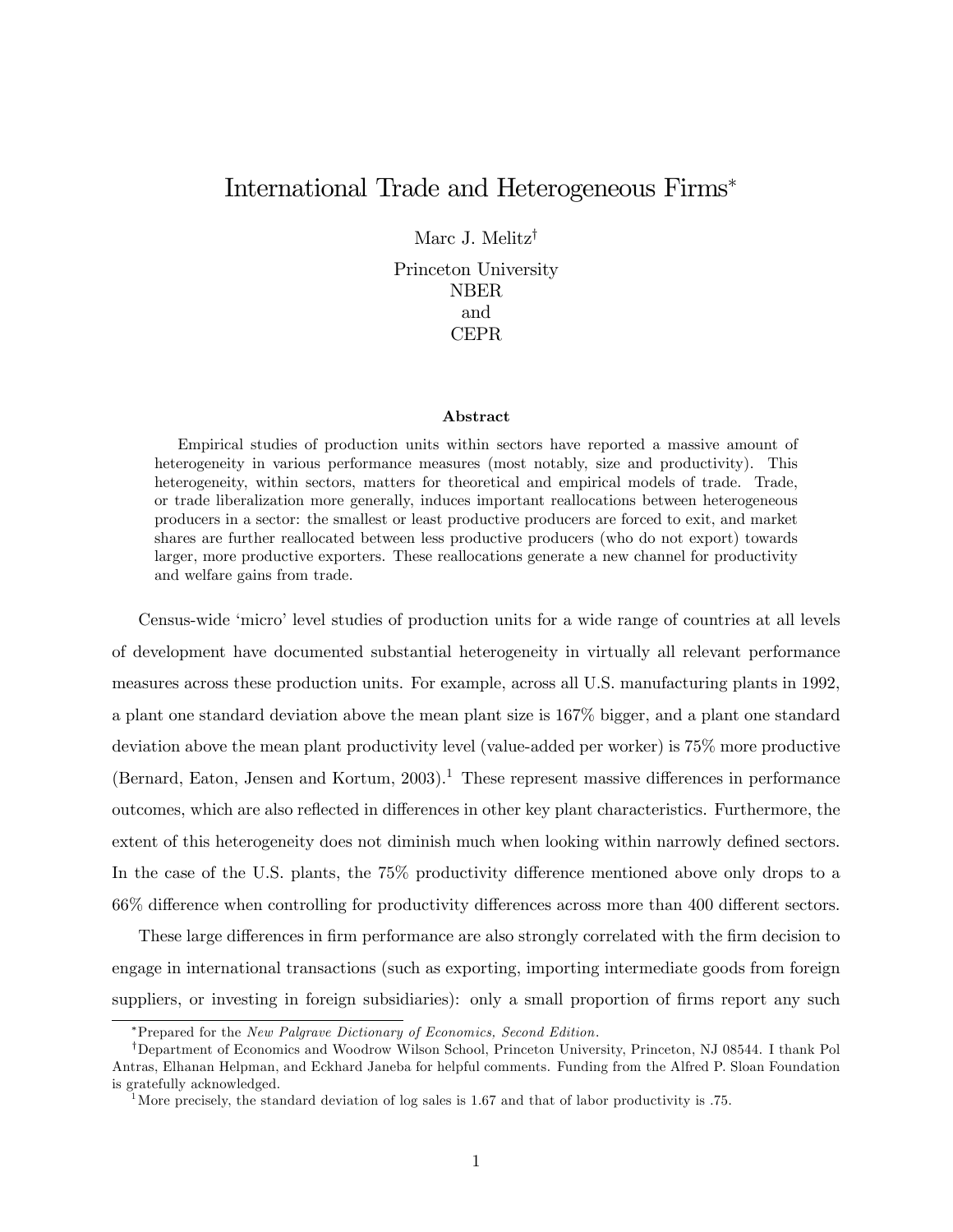activities, even within narrowly defined sectors; and those firms are substantially larger and more productive than their counterparts with no international contacts in the same sector.<sup>2</sup> For the U.S., Bernard, Jensen, Redding and Schott (2006) report that manufacturing plants are more than twice as large (value of shipments) as and 14% more productive (value-added per worker) than their nonexporting counterparts in the same sector.<sup>3</sup> Bernard et al.  $(2006)$  also report how these exporting firms exhibit other different characteristics relative to non-exporters: they are more capital- and skill-intensive, and pay higher wages.

This strong correlation between export status and firm characteristics (notably higher productivity) naturally leads to the follow-up question of causality. A very large number of studies have examined this question, usually focusing on a firm's productivity trajectory over time relative to its export market entry decision. Virtually all these studies find a strong self-selection effect: firms are relatively more productive prior to their entry into export markets.<sup>4</sup> Several of these studies further reject the hypothesis of firm-level productivity growth following export market entry, although some studies, especially for developing countries, do report such a link.<sup>5</sup> However, this distinction  $h$  – based on the timing of the export market entry – has been blurred given the evidence from some recent studies that firms make innovation/technology use decisions based on current or anticipated export market participation as highlighted by Bustos (2006), Verhoogen (2007), and Trefler and Lileeva (2007). In such a case, productivity and exporting decisions are both endogenous with respect to one-another, and the timing of the export market entry can no longer be used to identify causality. $^6$  Nonetheless, the results obtained clearly indicate that it is initially more successful firms that make the joint decisions concerning innovation (or 'higher' technology use) and export status. In other words, the least successful firms overwhelmingly tend to undertake neither activity.

Another part of the recent empirical literature using micro-level data has examined the consequences of this link between export status and productivity when the exposure to trade is changing (predominantly because trade costs are decreasing over time). In such a case, trade liberalization induces some reallocations between exporters and non-exporters competing in the same sectors (see

 $2$ This pattern has been documented at both the firm and the plant level for a very wide range of countries. From here on out, I will mostly focus on differences between exporting and non-exporting firms, although similar differences have also been documented concerning multinational firms and firms that import intermediate goods from foreign suppliers.

 $3$ Bernard et al. (2006) provide an extensive description of firm-level differences related to international trade based on U.S. manufacturing data and also survey the related empirical and theoretical literatures.

<sup>&</sup>lt;sup>4</sup>Two early influential papers in this area are Bernard and Jensen (1999) and Clerides, Lach and Tybout (1998) <sup>5</sup>See, for instance, Loecker (Forthcoming), Topalova (2004), Biesebroeck (2005), and the survey by Girma, Greenaway and Kneller (2004).

 $6$ Yeaple (2005) theoretically studies this joint technology adoption and export decision by firms, and explores the consequences for the return to skill – highlighting how skill-biased technological change may be induced by trade.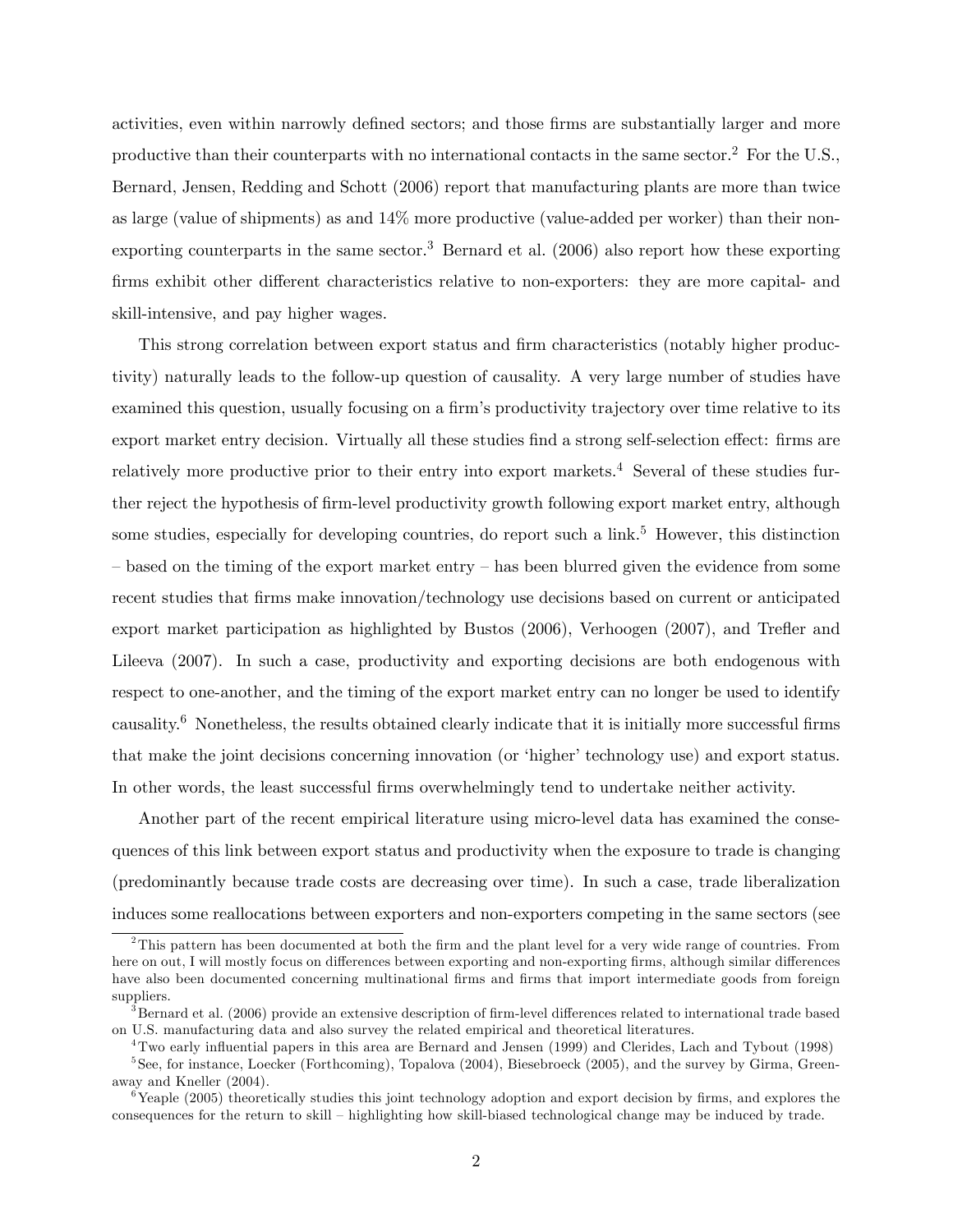Tybout (2003) for a survey of this literature). One influential such study by Pavcnik (2002) finds that most of the 25% productivity increase in export competing sectors in Chile between 1979 and 1986 is explained by reallocations between producers (generated by entry, exit, export market entry, and market share reallocations). However, since significant changes in trade regimes are also part of a larger set of substantial macroeconomic changes for the involved countries (as was the case for Chile), it nevertheless remains difficult to associate this type of reallocation induced productivity growth to the direct effects of trade liberalization. One notable exception is Bernard, Jensen and Schott (2006), who show that reductions in trade costs for U.S. plants substantially increase both the probability of exit and that of exporting among non-exporters. Given the productivity advantage of exporters, this induces reallocations in favor of the more productive exporting plants and hence increases average industry productivity (which is also confirmed by Bernard et al. (2006) as a result of the decrease in trade costs).

Clearly, these empirical patterns can not be addressed by trade models based on representative firms. Such models, by construction, predict that trade affects all firms in a sector in similar ways.<sup>7</sup> In response to this empirical evidence, theoretical models of trade have been developed to incorporate firm-level productivity differences, and analyze the consequences for the effects of trade liberalization. One class of models, developed by Bernard et al. (2003) and Eaton and Kortum (Forthcoming) introduce stochastic firm productivity into the multi-country Ricardian model analyzed in Eaton and Kortum (2002). In this class of models, there is a fixed number of products that can be produced by competing Örms in all countries. All these Örms (both in the same country but also across countries) use different technologies to produce the same good (based on a stochastic productivity draw) – hence the Ricardian framework. Consumers in any given country buy each good from the lowest-cost producer across all countries. Due to trade costs, several firms producing the same good can survive if they are located in different countries (although each firms is the sole supplier to any given destination). This model thus emphasizes the resulting competition between firms to be this exclusive supplier. Bernard et al. (2003) show how such a model can be calibrated to fit both micro-level data on U.S. producers and macro-level data on cross-country trade and aggregate production across countries. The calibrated model can then be used to analyze many counterfactual predictions involving the consequences of trade liberalization.

Another class of models developed in Melitz (2003) and Melitz and Ottaviano (2005) eschews the

<sup>&</sup>lt;sup>7</sup>Note that extensive firm-level heterogeneity per se is not necessarily problematic for a representative firm model of trade so long as Örms, on average, respond in similar ways to trade. However, the evidence reviewed clearly shows that this is not the case.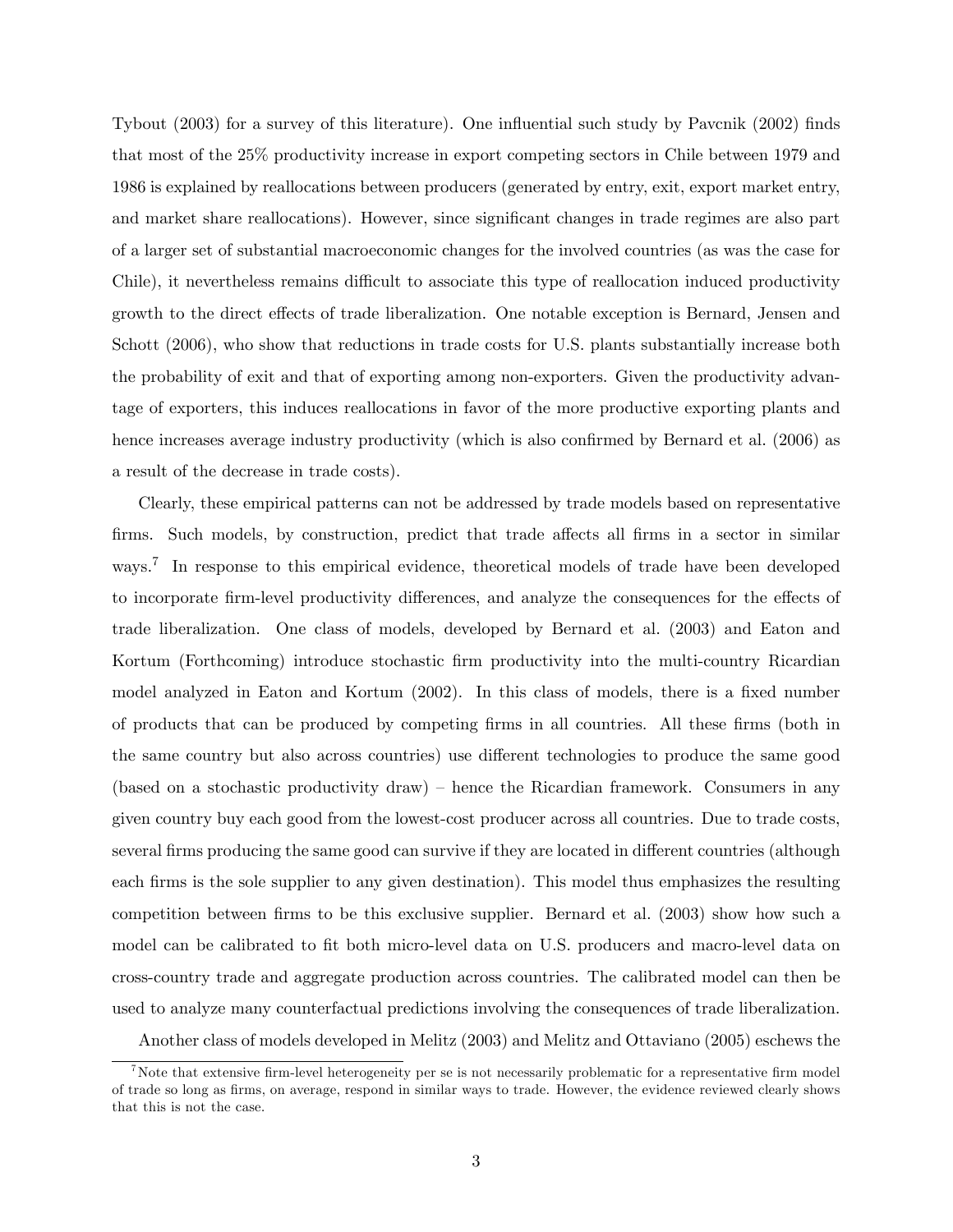analysis of the direct competition between firms to produce the same good by using a monopolistic competition framework: each firm produces its own distinctive differentiated good. These models incorporate firm heterogeneity into the one-sector models of intra-industry trade (the 'new' trade theory) developed in Krugman (1979) and Krugman (1980). In this type of model, the product variety available to consumers in any given country varies endogenously with the characteristics of the country and the trade costs linking it to its trading partners (these affect the endogenous number of varieties produced domestically, as well as the endogenous fraction of firms from all trading partners that export to that country). Firms face sunk costs of entry, along with uncertainty concerning their future productivity (or also possibly the quality of the differentiated good that is under development). Upon entry, each firm instantaneously learns about its productivity level, modeled as a draw from a known distribution. Due to the sunk nature of the entry costs, firms with heterogeneous productivity levels remain active and produce. The least productive firms face negative profits and therefore exit. As exporting is costly, only the relatively more productive firms (among those surviving) choose to export, while the remaining Örms only serve their domestic market. Exporting is not profitable for these firms, either because it involves fixed or sunk costs, or because import demand is driven to zero at prices below the firms' delivered cost.

Both classes of models predict that trade liberalization induces the type of reallocations between firms that was previously described: the least productive firms are constrained to exit, new firms enter the export market, and market shares are reallocated towards more productive firms. These reallocations generate both aggregate productivity and welfare gains. Both classes of models also predict an important empirical regularity regarding bilateral trade flows: that differences in these trade flows reflect both differences in the amount of each good traded (the intensive margin of trade) as well as differences in the number of goods traded (the extensive margin of trade).<sup>8</sup> Helpman, Melitz and Rubinstein (2007) and Chaney (2006) show how the framework of Melitz (2003) can be extended to derive a gravity specification for bilateral trade flows where trade costs affect both the extensive and intensive margin of trade. Both papers highlight the empirical importance of incorporating changes in trade at both margins.

Due to the absence of strategic interactions between firms, the monopolistic competition model of Melitz (2003) provides a convenient framework for the modeling of additional firm-level decisions in an open economy environment – where heterogeneous firms self-select into different types of

<sup>&</sup>lt;sup>8</sup> See Bernard, Jensen and Schott (2005), Broda and Weinstein (2006), Broda, Greenfield and Weinstein (2006), Eaton, Kortum and Kramarz (2004), and Kehoe and Ruhl (2003) for some empirical applications.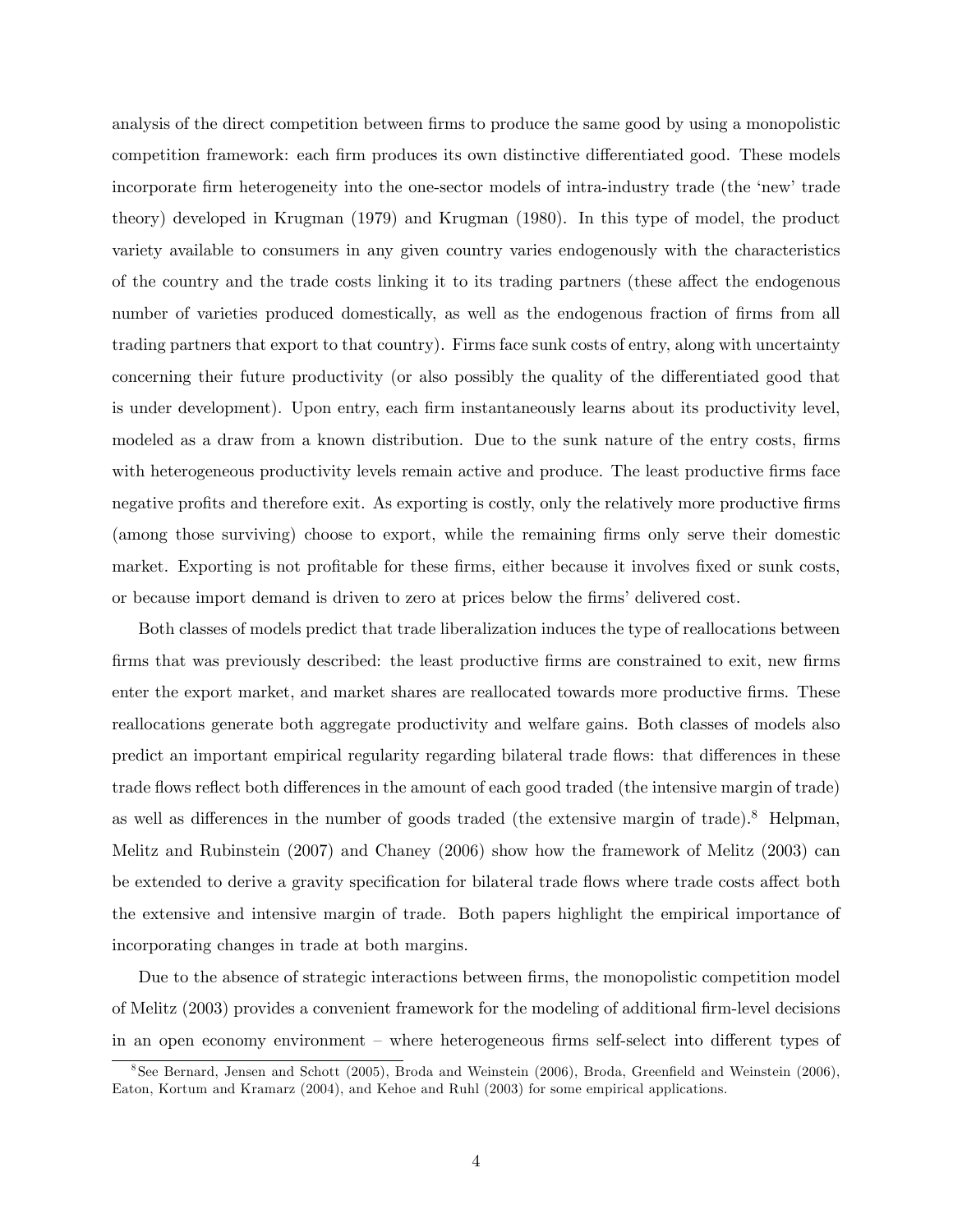activities. This framework can thus also explain why only a fraction of firms choose to become multinationals and operate foreign affiliates (horizontal FDI) as in Helpman, Melitz and Yeaple  $(2004)$  or integrate with their foreign suppliers (vertical FDI) as in Antras and Helpman  $(2004)^9$ Additionally, other firm-level decisions that are also affected by the exposure to international trade can be incorporated: the choice of technology as in Acemoglu, Antras and Helpman (Forthcoming), the level of investment in innovation as in Atkeson and Burstein (2006), or the range of products produced and exported within multi-product Örms as in Bernard, Redding and Schott (2006). Lastly the structure from Melitz (2003) has also been fruitfully integrated into various other types of models that rely on the basic monopolistic competition of trade. This includes extension to two-sector models of trade with comparative advantage and factor proportion differences (Bernard, Redding and Schott, 2007), open economy models of growth (Baldwin and Robert-Nicoud, 2006), and international macro-dynamics (Ghironi and Melitz, 2005). In each case, the addition of firmlevel heterogeneity allows the models to explore additional important features upon which a model with representative firms remains silent.

## References

- Acemoglu, D., P. Antras and E. Helpman. Forthcoming. "Contracts and Technology Adoption." American Economic Review .
- Antras, P. and E. Helpman. 2004. "Global Sourcing." Journal of Political Economy 112(3):552–580.
- Atkeson, A. and A. Burstein. 2006. "Trade Costs, Pricing to Market, and International Relative Prices." Mimeo.
- Baldwin, R. E. and F. Robert-Nicoud. 2006. "Trade and Growth with Heterogenous Firms." NBER Working Paper 12326.
- Bernard, A. B. and J. B. Jensen. 1999. "Exceptional Exporter Performance: Cause, Effect, or Both?" Journal of International Economics  $47(1):1-25$ .
- Bernard, A. B., J. B. Jensen and P. K. Schott. 2005. "Importers, Exporters, and Multinationals: A Portrait of Firms in the US that Trade Goods." NBER Working Paper 11404.
- Bernard, A. B., J. B. Jensen and P. K. Schott. 2006. "Trade Costs, Firms and Productivity." Journal of Monetary Economics  $53(5):917-937$ .
- Bernard, A. B., J. B. Jensen, S. Redding and P. K. Schott. 2006. "Firms in International Trade." Mimeo .
- Bernard, A. B., J. Eaton, J. B. Jensen and S. Kortum. 2003. "Plants and Productivity in International Trade." American Economic Review  $93(4):1268-1290$ .

 $9$ Helpman (2006) provides a much more extensive review of the related models.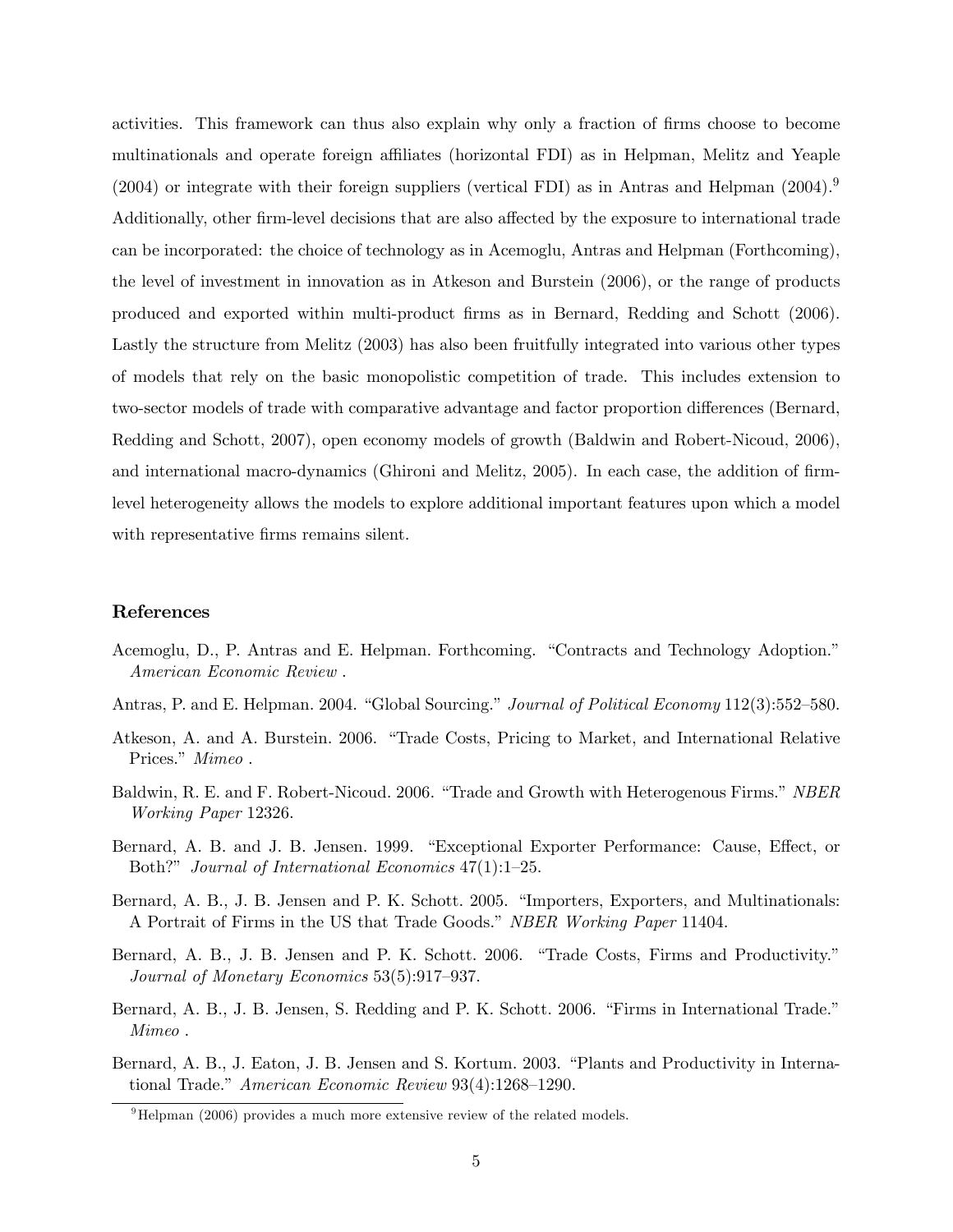- Bernard, A. B., S. Redding and P. K. Schott. 2006. "Multi Product Firms and Trade Liberalization." Mimeo .
- Bernard, A. B., S. Redding and P. K. Schott. 2007. "Comparative Advantage and Heterogeneous Firms." Review of Economic Studies 74(1).
- Biesebroeck, J. Van. 2005. "Exporting Raises Productivity in Sub-Saharan African Manufacturing Firms." Journal of International Economics 67:373-391.
- Broda, C. and D. E. Weinstein. 2006. "Globalization and the Gains from Variety." Quarterly Journal of Economics  $121(2):541-585$ .
- Broda, C., J. Greenfield and D. Weinstein. 2006. "From Groundnuts to Globalization: A Structural Estimate of Trade and Growth." NBER Working Paper 12512.
- Bustos, P. 2006. "Rising Wage Inequality in the Argentinean Manufacturing Sector: The Impact of Trade and Foreign Investment on Technology and Skill Upgrading." Mimeo .
- Chaney, T. 2006. "Distorted Gravity: Heterogeneous Firms, Market Structure and the Geography of International Trade." Mimeo.
- Clerides, S. K., S. Lach and J. R. Tybout. 1998. "Is Learning by Exporting Important? Micro-Dynamic Evidence from Colombia, Mexico, and Morocco." Quarterly Journal of Economics  $113(3):903-947.$
- Eaton, J. and S. Kortum. 2002. "Technology, Geography, and Trade." Econometrica  $70(5):1741$ 1779.
- Eaton, J. and S. Kortum. Forthcoming. Technology in the Global Economy: A Framework for Quantitative Analysis.
- Eaton, J., S. Kortum and F. Kramarz. 2004. "Dissecting Trade: Firms, Industries, and Export Destinations." American Economic Review 94:150-154.
- Ghironi, F. and M. J. Melitz. 2005. "International Trade and Macroeconomic Dynamics with Heterogeneous Firms." Quarterly Journal of Economics  $120(3):865-915$ .
- Girma, S., D. Greenaway and R. Kneller. 2004. "Does Exporting Increase Productivity? A Microeconometric Analysis of Matched Firms." Review of International Economics 12(5):855–866.
- Helpman, E. 2006. "Trade, FDI, and the Organization of Firms." Journal of Economic Literature 44(3).
- Helpman, E., M. J. Melitz and S. R. Yeaple. 2004. "Export Versus FDI with Heterogeneous Firms." American Economic Review  $94(1):300-316$ .
- Helpman, E., M. J. Melitz and Y. Rubinstein. 2007. "Estimating Trade Flows: Trading Partners and Trading Volumes." NBER Working Paper 12927.
- Kehoe, T. J. and K. J. Ruhl. 2003. "How Important Is the New Goods Margin in International Trade?" Mimeo.
- Krugman, P. R. 1979. "Increasing Returns, Monopolistic Competition, and International Trade." Journal of International Economics  $9(4):469-479$ .